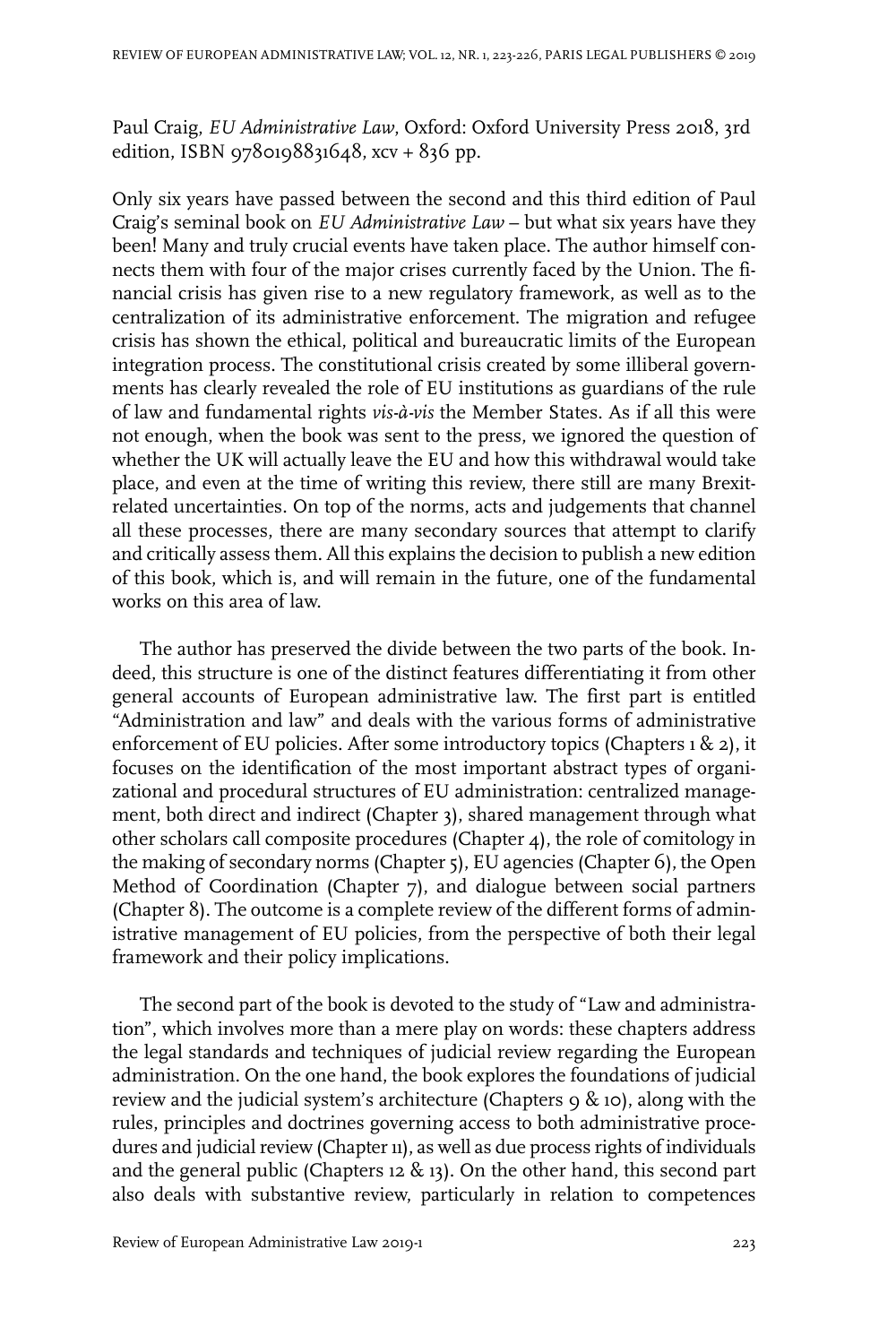(Chapter 14), the different standards of review that apply to questions of fact, law and discretion (Chapter 15), the implications of the Charter of fundamental rights of the European Union (Chapter 16), as well as the most significant legal principles of EU administrative law – equality, legitimate expectations, proportionality, and precaution (Chapters 17-21). This second part concludes with an analysis of remedies – interim relief, annulment and compensation – against administrative action of both the Union (Chapter 22) and its Member States (Chapter 23), as well as of non-judicial means of control (Chapter 24, on the European Ombudsman, is written by Alexandros Tsadiras).

There is always a choice underlying every methodological approach, and therefore there are necessarily both strengths and weaknesses. So does this way of sectioning EU administrative law for the purpose of theoretic discussion. As for the latter, it requires one of these two parts to tackle issues that may be equally relevant from either part's perspective. This can be seen in relation to the discussion on the constitutional foundations of EU administrative law. Background principles, such as the rule of law or institutional balance, are studied in the second part (Chapter 9). It is readily apparent that they have important consequences in the realm of judicial review of administrative action. Nevertheless, they are also significant concerning the design of organizational and procedural structures for the administrative management of EU policies. The placement of the discussion on principles thus renders the first dimension visible, while partially concealing the second. This can also be seen regarding the legal framework of EU administrative decision-making processes, whose examination is twofold: issues related to administrative structures, for instance, composite procedures for the shared administration of EU policies, are dealt with in the first part (Chapter 4), while those affecting individual due process rights, such as the rights to be heard or the duties of care and to give reasons, are explored in the second part (Chapter 12). Overall, the separation between these two sections provides an excessively rigid systematization.

Nevertheless, this division also carries advantages from other relevant perspectives. First, it appropriately reflects a modern understanding of administrative law – by not only focusing on how courts interpret it and implement it, but also being responsive to how it effectively operates outside of the courtroom. This approach is not at all new in Paul Craig's scholarship, as it results from the structure and contents of his handbook on UK administrative law,<sup>1</sup> where the analysis of the administrative system (Part 1) and of judicial review and remedies (Parts  $2 \& 3$ ) is also separated. Likewise, this approach to content structure for academic purposes shows a certain stance on the ultimate aim of

P. Craig, *Administrative Law* (London: Sweet & Maxwell 2016, 8th edition). <sup>1</sup>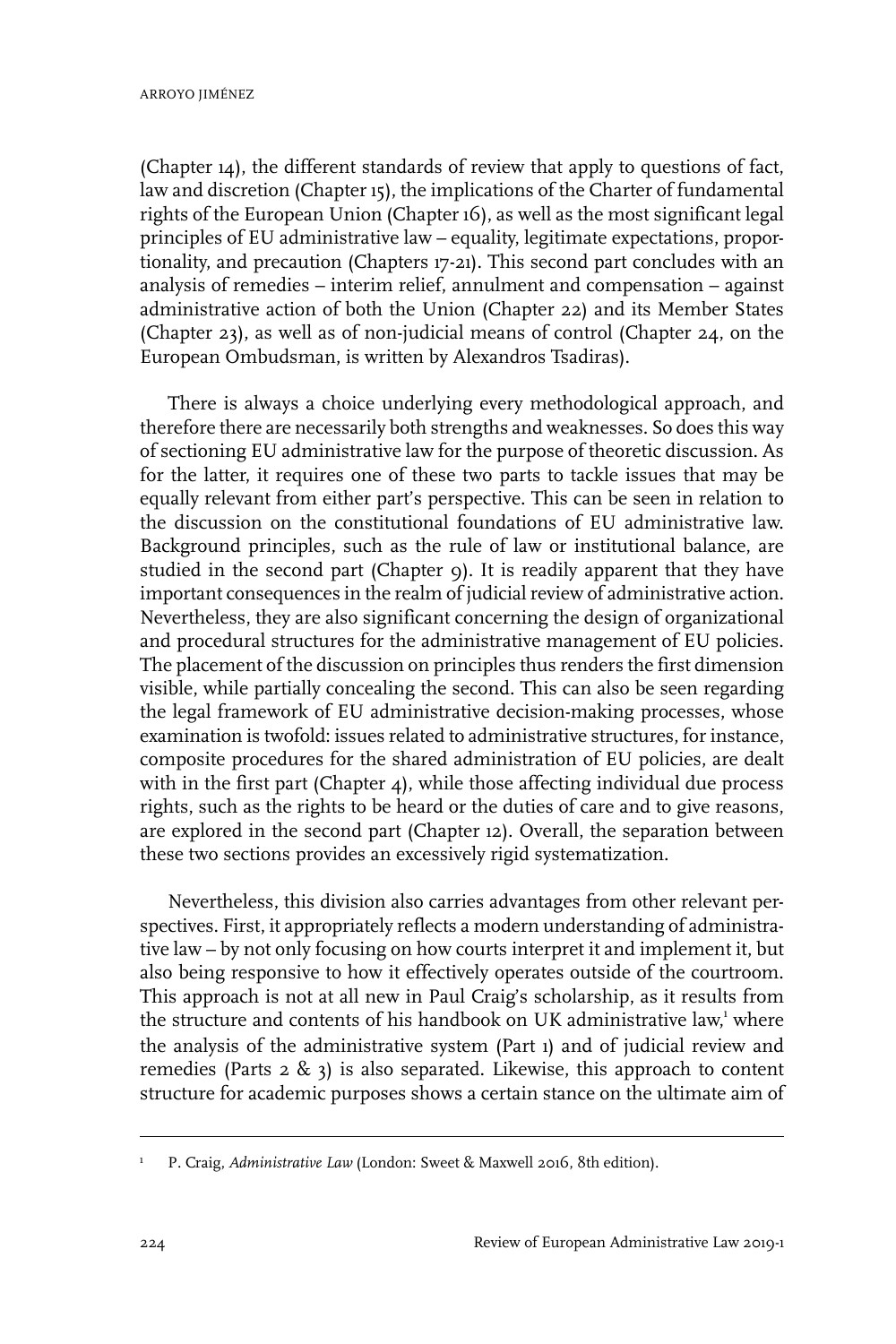administrative law, both national<sup>2</sup> and European,<sup>3</sup> according to which it basically has two main functions, namely limiting and promoting the efficacy of administrative action. The first one aims at ordering the administrative management of EU policies according to certain constitutional foundations, essentially connected with the rule of law and democracy. The second function is to ensure the effectiveness of EU law, as well as the efficacy of administrative action, which is a specific background principle of EU administrative law. <sup>4</sup> Assessing the extent to which European administrative law really fulfils this second function requires exploration of its operation beyond the courts.

A final methodological strength of the book needs to be highlighted. A theoretical reconstruction of EU administrative law has to be conducted through a twofold strategy. On the one hand, it is necessary to identify those requirements arising from its background principles,<sup>5</sup> as well as the impulses coming from the political foundations of the main administrative reforms.<sup>6</sup> On the other hand, an EU administrative law theory also needs to acknowledge the trends and processes emerging from its different sectoral regimes, especially in terms of their influence over administrative law structures.<sup>7</sup> Paul Craig's book aptly elaborates on these two complementary perspectives. This can be illustrated with the discussion of due process rights, especially of the duty of care and to a diligent and impartial examination. The top-down analysis is focused on the contents of Article 41 of the Charter and on the Court of Justice of the European Union's case law regarding the principle of good administration. The bottom-up approach, in turn, explores the impulses arising from the approach to these rights in two areas of law, such as antitrust law and State aids

P. Craig, *Administrative Law* (London: Sweet & Maxwell 2016, 8th edition), p. 3; E. Schmidt-Assmann, *Das Allgemeine Verwaltungsrecht als Ordnungsidee*(Berlin: Springer 2006, 2nd edition), pp. 16-18. 2

C. Harlow, G. della Cananea & P. Leino, 'Introduction: European administrative law – a thematic approach' in C. Harlow, P. Leino & G. della Cananea (eds.), *Research Handbook on* 3 *EU Administrative Law* (Cheltenham: Edward Elgar 2017), p. 5; E. Schmidt-Assmann, 'Verfassungsprinzipien für den Europäischen Verwaltungsverbund' in W. Hoffmann-Riem, E. Schmidt-Assmann & A. Vosskuhle (eds.), *Grundlagen des Verwaltungsrechts*, vol.I(München: C.H. Beck 2006), p. 246.

P. Craig, *EU Administrative Law* (Oxford: OUP 2018, 3rd edition), pp. 268-276. <sup>4</sup>

E. Schmidt-Assmann, 'Verfassungsprinzipien für den Europäischen Verwaltungsverbund' in 5 W. Hoffmann-Riem, E. Schmidt-Assmann & A. Vosskuhle (eds.), *Grundlagen des Verwaltungsrechts*, vol.I(München: C.H. Beck 2006), pp. 241-305; P. Craig, *EU Administrative Law* (Oxford: OUP 2018, 3rd edition), pp. 263-276.

P. Craig, *EU Administrative Law* (Oxford: OUP 2018, 3rd edition), pp. 36-55. <sup>6</sup>

E. Schmidt-Assmann, *Das Allgemeine Verwaltungsrecht als Ordnungsidee*(Berlin: Springer 2006, 7 2nd edition), pp. 8-10; J.P. Terhechte (ed.), *Verwaltungsrecht der Europäischen Union* (Baden-Baden: Nomos 2011); G. della Cananea & M. Conticelli (eds.), *I procedimenti amministrativi di 'adjudication' dell'Unioneeuropea: principi generalie disciplinesettorali* (Torino: Giappicheli 2017); H.C.H. Hofmann, G.C. Rowe & A.H. Türk (eds.), *Specialized Administrative Law of the European Union* (Oxford: OUP 2018).